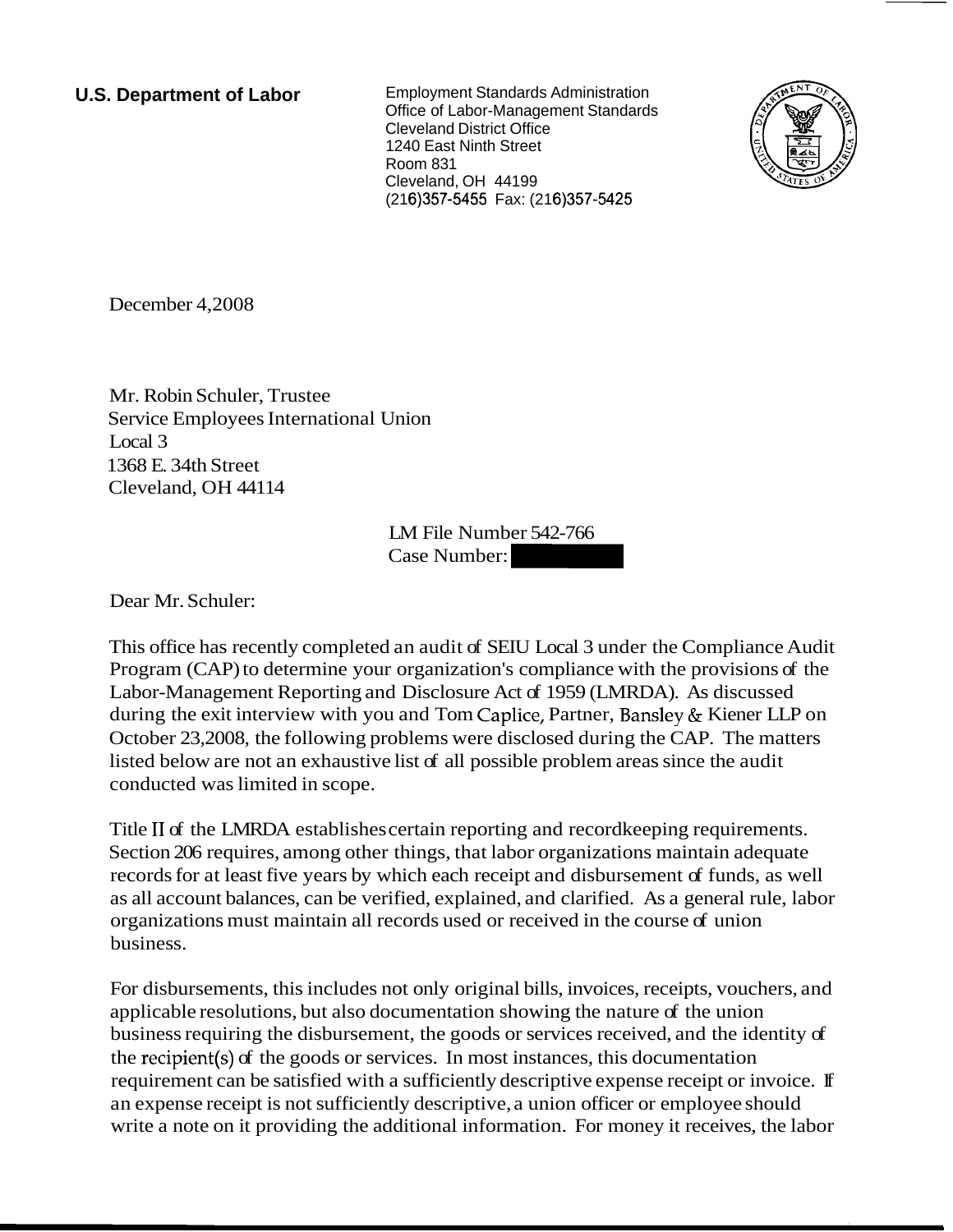Mr. Robin Schuler December 4,2008 Page 2 of 5

organization must keep at least one record showing the date, amount, purpose, and source of that money. The labor organization must also retain bank records for all accounts.

The audit of Local 3's 2006 records revealed the following record keeping violations:

1. Lack of Salary Authorization

Local 3 did not maintain records to verify that the salaries reported in Schedules 11 (All Officers and Disbursements to Officers) and 12 (Disbursements to Employees) of the LM-2 were the authorized amounts and therefore were correctly reported. The union must keep a record, such as meeting minutes, to show the current salary authorized by the entity or individual in the union with the authority to establish salaries.

Based on your assurance that Local 3 will retain adequate documentation in the future, OLMS will take no further enforcement action at this time regarding the above violation.

## Reporting Violations

The audit disclosed a violation of LMRDA Section 201(b), which requires labor organizations to file annual financial reports accurately disclosing their financial condition and operations. The Labor Organization Annual Report (Form LM-2) filed by Local **3** for fiscal year ending December 31,2006, was deficient in the following areas:

1. Sale of Investments and Fixed Assets

The union did not record the gross sales price (\$450,000) of the property it sold during the fiscal year in Schedule 3 (Sale of Investments and Fixed Assets). Instead, Local 3 recorded the net sales price (\$435,655) of the property following all fees being applied.

The union must report in Column D of Schedule 3 the gross sales price rather than the net sales price of any investments or fixed assets sold. The net amount received from the sale of the property should be placed in Column E of Schedule 3.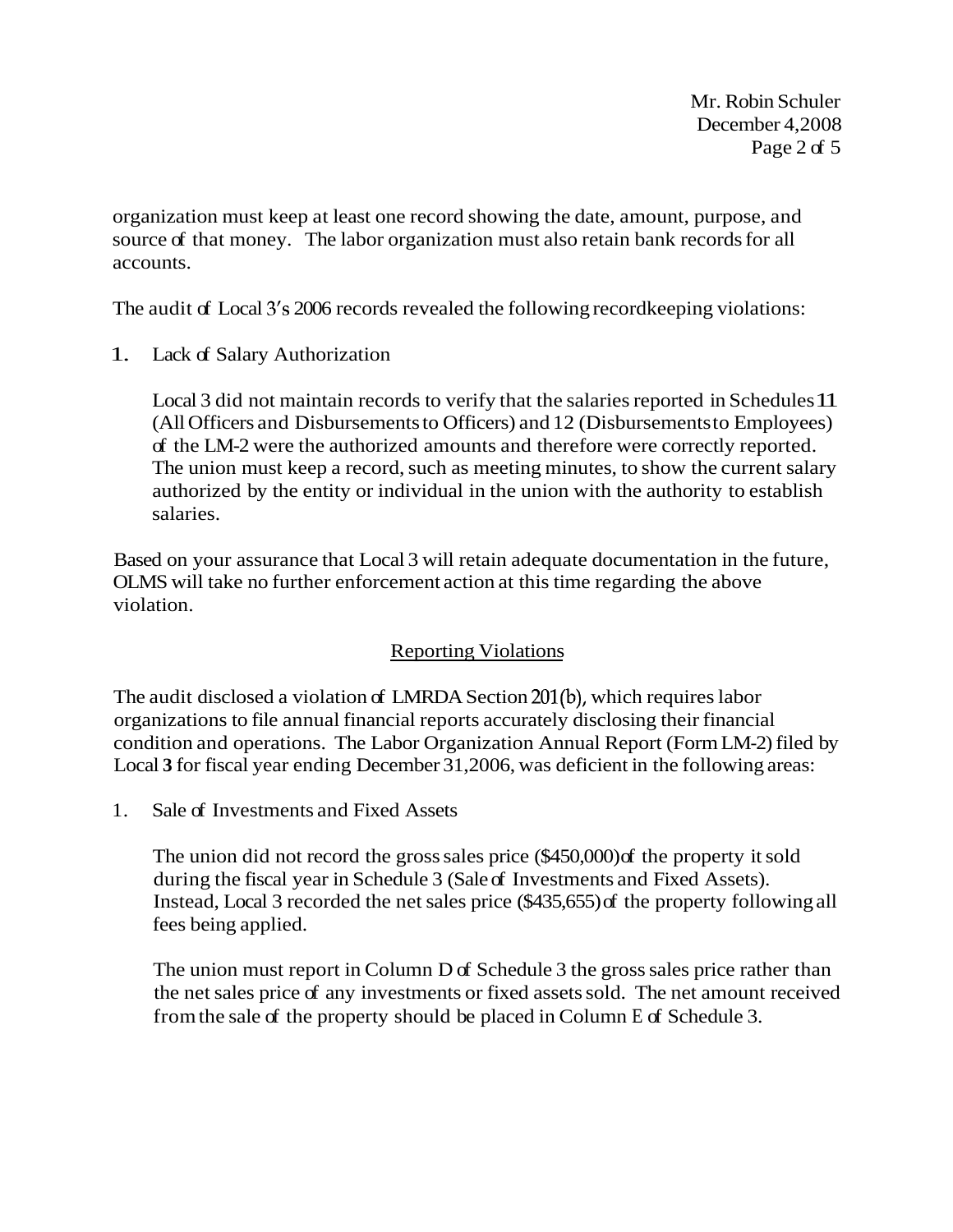Mr. Robin Schuler December 4,2008 Page 3 of 5

### 2. Disbursements to Officers and Employees

Local 3 did not include some reimbursements to employees / payments to employees totaling at least \$67,458 in Schedule 12 (Disbursements to Employees). It appears that the local erroneously reported these payments in Schedules 15 through 19. In particular, Local **3** listed six individuals as "Lost Timers" rather than as employees.

The union must report in Column F of Schedules 11 and 12 (Disbursements for Official Business) direct disbursements to officers and employees for reimbursement of expenses they incurred while conducting union business. In addition, the union must report in Column F of Schedules 11 and 12 indirect disbursements made to another party (such as a credit card company) for business expenses union personnel incur. However, the union must report in Schedules 15 through 19 indirect disbursements for business expenses union personnel incur for transportation by public carrier (such as an airline) and for temporary lodging expenses while traveling on union business. The union must report in Column G (Other Disbursements) of Schedules 11 and 12 any direct or indirect disbursements to union personnel for expenses not necessary for conducting union business.

#### 3. Failure to File Bylaws

The audit disclosed a violation of LMRDA Section 201(a), which requires that a union submit a copy of its revised constitution and bylaws with its LM report when it makes changes to its constitution or bylaws. Local 3 amended its constitution and bylaws in 2006, but did not file a copy with its LM report for that year.

Local 3 has now filed a copy of its constitution and bylaws.

Local **3** must file an amended Form LM-2 for fiscal year ending December 31,2006, to correct the deficient items discussed above. I explained to you the filing procedures and the availability of filing software on the OLMS website (www.olms.dol.gov). The amended Form LM-2 must be electronically filed as soon as possible, but not later than December 26,2008. Before filing, review the report thoroughly to be sure it is complete and accurate, and properly signed with electronic signatures.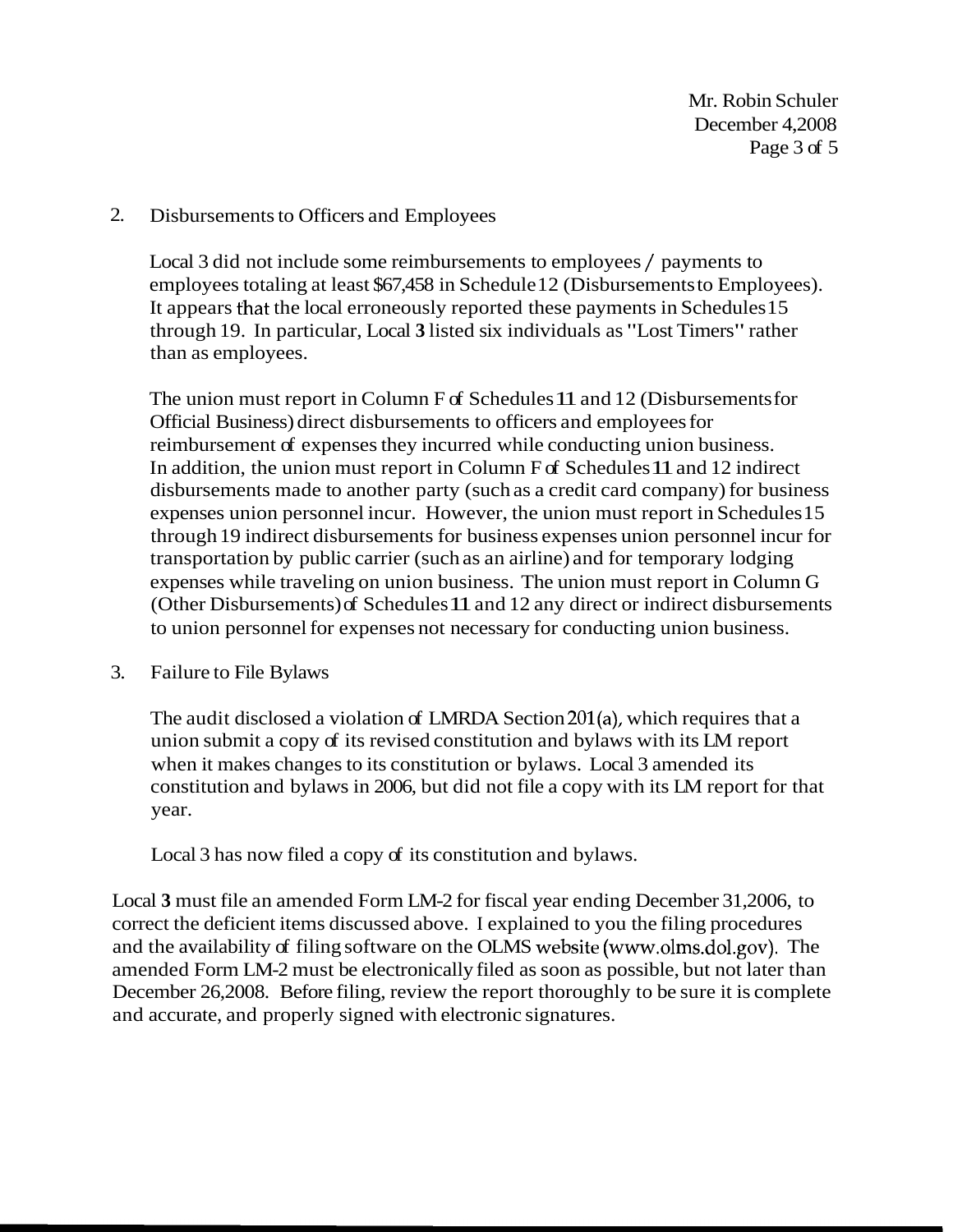Mr. Robin Schuler December 4,2008 Page 4 of 5

#### Other Violations

The audit disclosed the following other violations:

1. Inadequate Bonding

The audit revealed a violation of LMRDA Section 502 (Bonding), which requires that union officers and employees be bonded for no less than 10 percent of the total funds those individuals or their predecessors handled during the preceding fiscal year.

The audit revealed that Local 3's officers and employees were not bonded for the minimum amount required at the time of the audit. However, the union obtained adequate bonding coverage and provided evidence of this to OLMS during the audit. As a result, OLMS will take no further enforcement action regarding this issue.

### Other Issues

During the audit, Sandy Hickman, Local 3 Administrative Assistant, advised that it is Local 3's practice for her to sign all union checks and to stamp the signatures of President Peter Hanrahan and Secretary-Treasurer Faith Culbreath on union checks. Hickman indicated that no one but her reviews the checks before they are issued. Article 8 of Local 3's bylaws requires that checks be signed by the president and secretary-treasurer. The two signature requirement is an effective internal control of union funds. Its purpose is to attest to the authenticity of a completed document already signed. However, the use of a signature stamp for both signers does not attest to the authenticity of the completed check, and negates the purpose of the two signature requirement. OLMS recommends that Local 3 review these procedures to improve internal control of union funds.